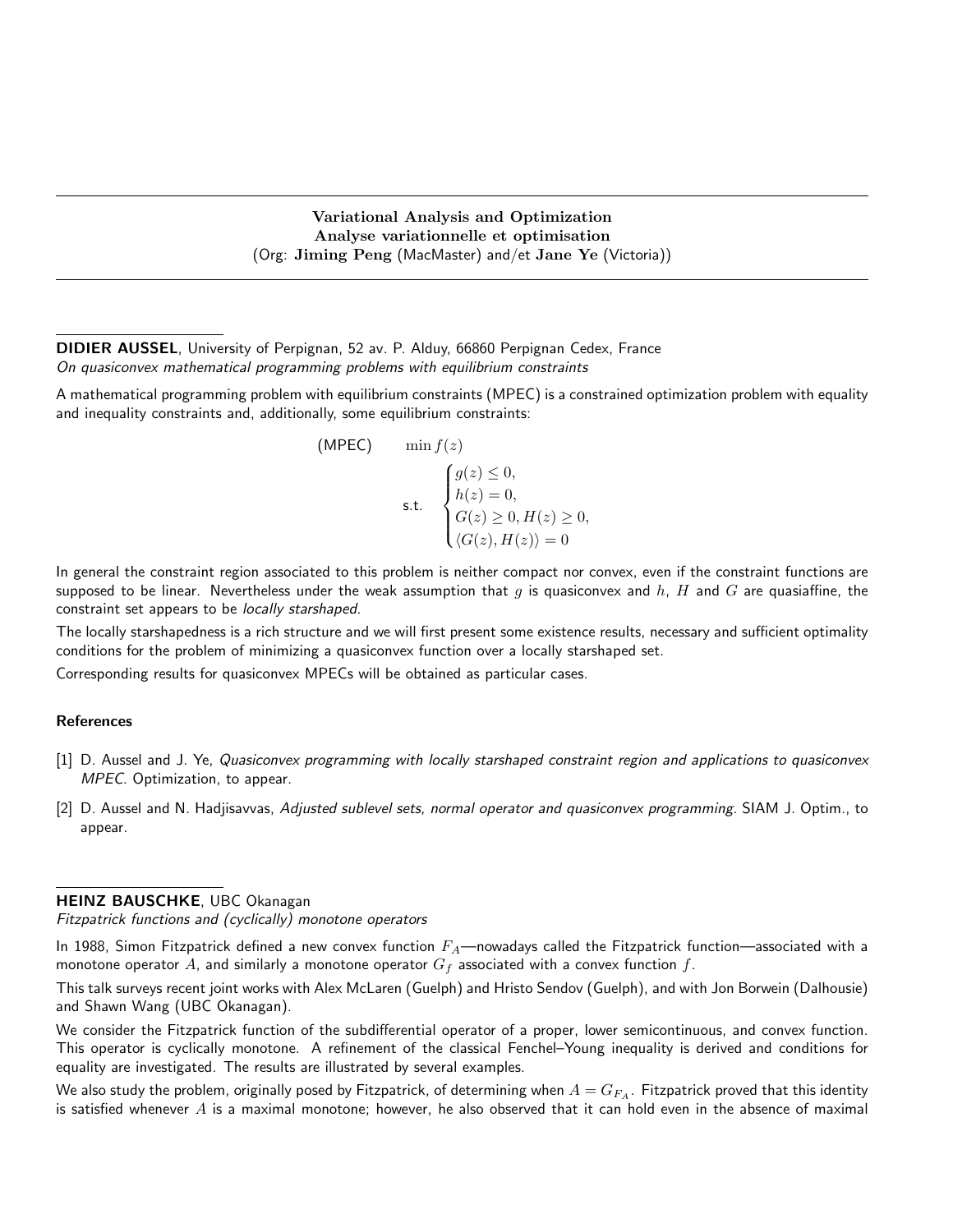monotonicity. We propose a new condition sufficient for this identity, formulated in terms of the polarity notions introduced recently by Martinez–Legaz and Svaiter.

JIM BURKE, University of Washington Variational Analysis and the Roots of Polynomials

In a number of applications to stability and control one is interested in the behavior of certain functions of the roots of a polynomial as the polynomial varies. For example, how does the maximum modulus of the roots of a polynomial change as the coefficients of the polynomial varies?

In this talk we show how convex the geometry of the sets of roots of a polynomial and its derivative can be used to give insight into the variational behavior of such functions.

# RICK CARON, University of Windsor, Windsor, ON

Random methods for the analysis of quadratic constraint sets

We review a framework for the analysis of sets of constraints, with no explicit assumptions, and we show the connection between minimal representations, irreducible infeasible systems, minimal infeasibility sets, as well as other attributes of the preprocessing of mathematical programs.

We show how the framework facilitates the development of a probabilistic preprocessing algorithm for a variety of mathematical programs, and we apply it specifically to convex quadratic constraint sets. We show, by example, that the method is surprisingly effective in finding feasible solutions.

Co-author: Dr. Tim Traynor, University of Windsor.

JOHN DENNIS, Rice University and University of Washington Mesh Adaptive Direct Search Algorithms

The Mesh Adaptive Direct Search (MADS) class of derivative-free algorithms is effective for industrial strength nonlinear inequality constrained optimization. It has been incorporated into the MATLAB GADS package.

MADS is the direct result of applying nonsmooth analysis to GPS, an earlier class of similar algorithms. This powerful tools of nonsmooth analysis made clear GPS deficiencies glossed over by assuming smoothness. MADS has a satisfying convergence theory based on the Clarke calculus and Rockafeller's notion of a hypertangent cone.

MADS replaced GPS in our NOMAD software presently in use by our industrial collaborators. It is applicable to a wider class of problems than GPS, including yes/no constraints, and in all trials to date, MADS is more reliable and efficient.

This research was done in collaboration with Professor Charles Audet of Ecole Polytechnique de Montréal.

YUYING LI, University of Waterloo, 200 University Avenue West, Waterloo, ON A Graduated Non-convexity Method for Applications in Finance

Investment and risk management in finance often require determining a small number of assets to minimize some measure of tracking error. Determining such a solution requires solving a mixed non-linear integer programming problem. We propose a graduated non-convexity method to minimize portfolio tracking error with the total number of assets no greater than a specified integer  $K$ . The solution of this tracking error minimization problem is the global minimizer of the sum of the tracking error function and the discontinuous counting function. We attempt to track the globally minimal tracking error portfolio by approximating the discontinuous counting function with a sequence of continuously differentiable non-convex functions, a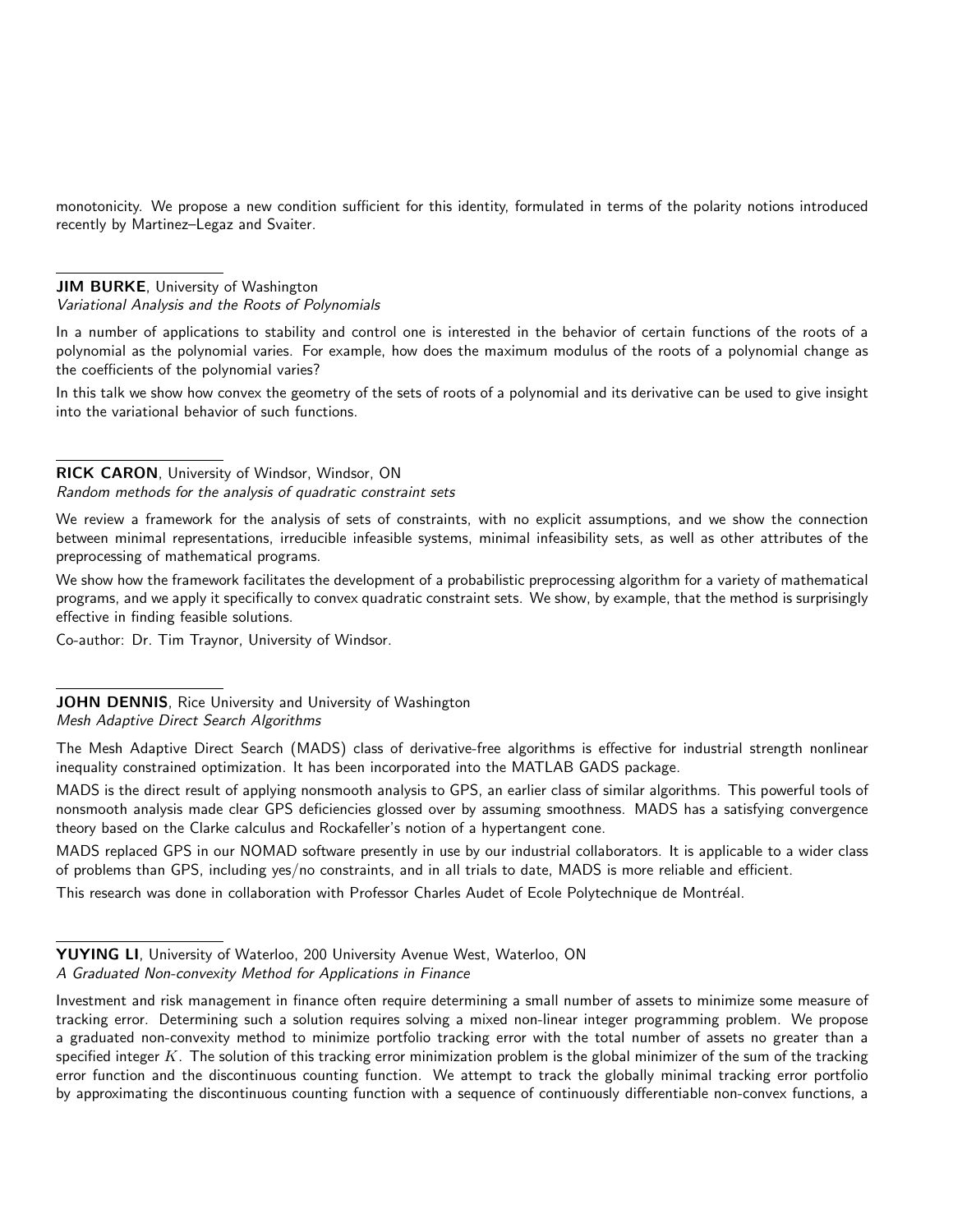graduated non-convexity process. We discuss the advantages of this approach and present numerical results in index tracking and hedging under basis risk applications in finance.

YVES LUCET, University of British Columbia Okanagan, 3333 University Way, Kelowna, BC V1V 1V7 Fast Moreau Envelope Algorithms and Applications

We present a new algorithm (named NEP for NonExpansive Proximal mapping) to compute the discrete Moreau envelope  $M_{\lambda,X}(s)=\min_{x\in X}[\frac{\|s-x\|^2}{2\lambda}+f(x)]$  of a function  $f$ , where  $X$  is a discrete grid and  $\lambda>0.$  Numerical comparisons between the NEP and two existing algorithms: The Linear-time Legendre Transform (LLT) and the Parabolic Envelope (PE) algorithms will be shown along with worst-case time complexity, convergence results, numerical comparison, and examples.

The algorithms will be applied to compute numerical solutions to Hamilton–Jacobi equations, and the distance transform of image processing.

#### References

- [1] Y. Lucet, Faster than the Fast Legendre Transform, the Linear-time Legendre Transform. Numer. Algorithms 16(1997), 171–185.
- [2] , Fast Moreau Envelope computation I: Numerical algorithms. Technical Report, University of British Columbia Okanagan, 2005.
- [3]  $\_\_\_\_\$ n A linear euclidean distance transform algorithm based on the Linear-time Legendre Transform. In: Proceedings of the Second Canadian Conference on Computer and Robot Vision (CRV 2005), Victoria, BC, May 2005, IEEE Computer Society Press.

### JIMING PENG, McMaster University, Hamilton, Ontario

0-1 Semidefinite Programming for Clustering: Modeling and Approximation

In the past few years, spectral clustering has caught much attention in the machine learning community and numerous algorithms have been proposed and well-studied. In this paper, we present a unified framework for these methods based on a new optimization model: 0-1 semidefinite programming (0-1 SDP). We also show that various constrained clustering problems can be embedded into the new 0-1 SDP model. Secondly, we consider the issue of how to solve the underlying 0-1 SDP problem. We consider two approximation methods based on principal component analysis (PCA) and projected PCA, respectively and prove that both algorithms can provide a 2-approximation to the original clustering problem. The complexity of these approximation algorithms are also discussed.

## **MOHAMED TAWHID, Thompson Rivers University**

On some applications of H-differentiability to optimization and complementarity problems

In this talk, we consider two applications of  $H$ -differentiability. In the first application, we derive a necessary optimality condition for a local minimum of an  $H$ -differentiable function. In the second application, we consider a non-linear complementarity problem corresponding to an H-differentiable function f and show how, under appropriate conditions on an H-differential of f, minimizing a merit function corresponding to  $f$  leads to a solution of the non-linear complementarity problem. These two applications were motivated by numerous studies carried out for  $C^1$ , convex, locally Lipschitzian, and semismooth function by various researchers.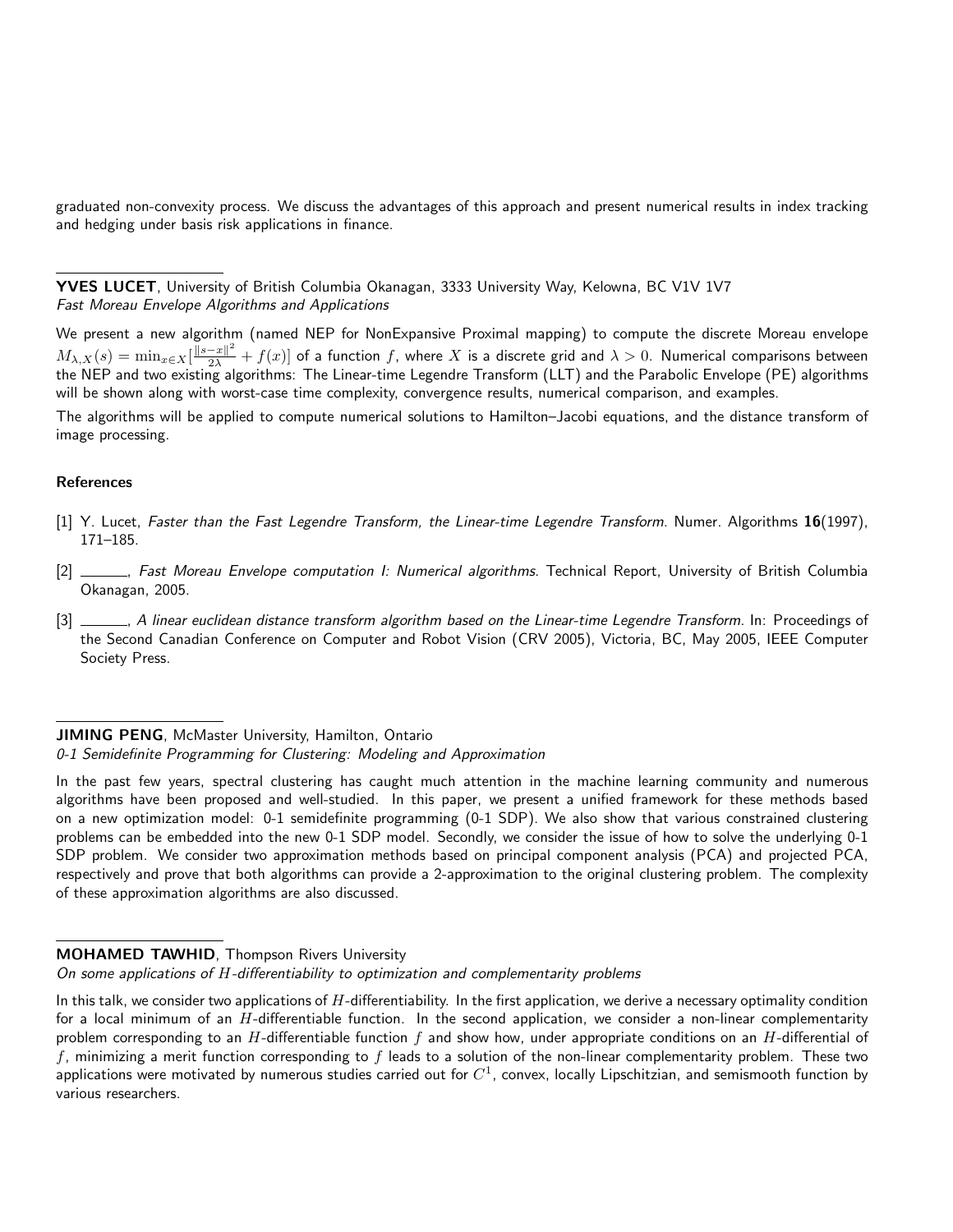PAUL TSENG, University of Washington SOCP Relaxation of Sensor Network Localization

We study a second-order cone programming (SOCP) relaxation of the NP-hard sensor network localization problem. We show that SOCP relaxation, though weaker than SDP relaxation, has nice properties that make it useful as a problem preprocessor. In particular, an error bound result shows that sensors that are uniquely positioned among interior solutions of the SOCP relaxation are accurate up to the square root of the distance error. Thus, these sensors, which can be easily identified, are accurately positioned. In our numerical simulation, the interior solution found can accurately position up to 80–90% of the sensors. We also propose a smoothing coordinate gradient descent method for finding an interior solution faster than using SeDuMi.

# XIANFU WANG, University of British Columbia: Okanagan The extremal characterization of reflexive spaces

Assume that a Banach space has a Fréchet differentiable and locally uniformly convex norm. We show that the reflexive property of the Banach space is not only sufficient but also a necessary condition for the fulfillment of the proximal extremal

# HERRE WIERSMA, Dalhousie University

principle in non-smooth analysis.

Asplund Decomposition of Monotone Operators

A somewhat overlooked 1970 paper by Edgar Asplund establishes a decomposition for a maximal monotone operator  $T: X \to$  $X^*$  on a general Banach space X. The operator T is decomposed as the pointwise sum of the (well-behaved) subdifferential mapping  $\partial f$  of a convex function f, and an 'acyclic' component A. I will reproduce a modern version of this result, and summarize current knowledge of the properties of this acyclic part.

# HENRY WOLKOWICZ, Faculty of Mathematics, University of Waterloo, Waterloo, Ontario Approximate and Exact Completion Problems for Euclidean Distance Matrices using Semidefinite Programming

A partial pre-distance matrix A is a matrix with zero diagonal and with certain elements fixed to given nonnegative values; the other elements are considered free. The EDM completion problem chooses nonnegative values for the free elements in order to obtain a Euclidean distance matrix, EDM. The nearest (or approximate) EDM problem is to find a Euclidean distance matrix that is nearest in the Frobenius norm to the matrix  $A$ , when the free variables are discounted.

Applications for EDM include: molecular conformation problems in chemistry; multidimensional scaling and multivariate analysis problems in statistics; sensor localization; genetics, geography, etc.

We present two algorithms: one for the exact completion problem and one for the approximate completion problem. Both use a reformulation of EDM into a semidefinite programming problem, SDP. The first algorithm is based on an implicit equation for the completion that for many instances provides an explicit solution. The other algorithm is based on primal-dual interior-point methods that exploit the structure and sparsity. Included are results on maps that arise that keep the EDM and SDP cones invariant.

We conclude with numerical tests.

JANE YE, University of Victoria

Optimality conditions for generalized semi-infinite programming problems